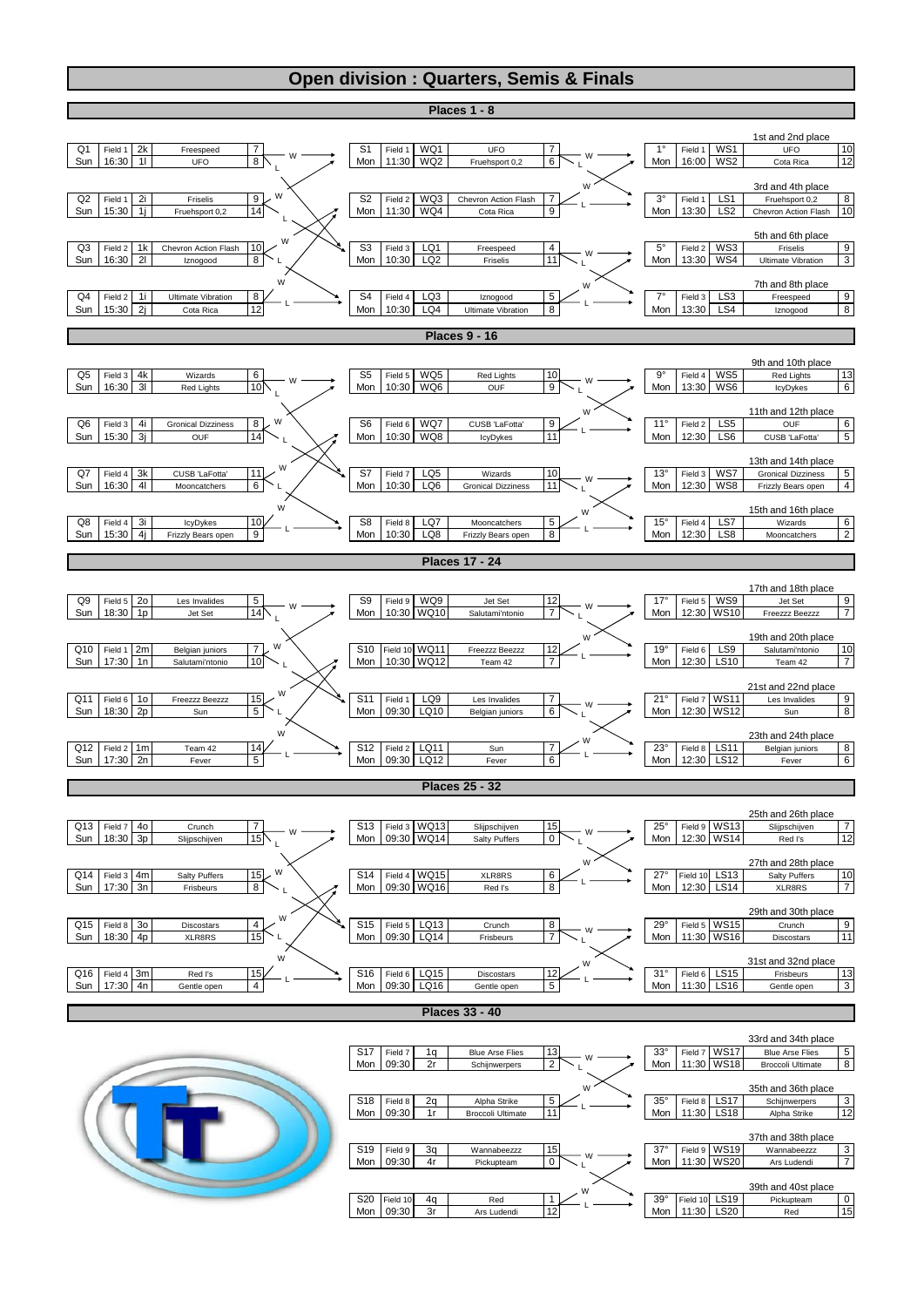|                       |                         |          |                                                                                                                                                                                  |    |                            |              |               | <b>Open division : round 1</b> |                                |                          |           |                                           |           |                                                                 |                |  |
|-----------------------|-------------------------|----------|----------------------------------------------------------------------------------------------------------------------------------------------------------------------------------|----|----------------------------|--------------|---------------|--------------------------------|--------------------------------|--------------------------|-----------|-------------------------------------------|-----------|-----------------------------------------------------------------|----------------|--|
| <b>Group A</b>        | A <sub>1</sub>          | A2       | A3                                                                                                                                                                               | A4 | A <sub>5</sub>             |              | Tot Pos       |                                | <b>Group B</b>                 | <b>B1</b>                | <b>B2</b> | <b>B3</b>                                 | <b>B4</b> | <b>B5</b>                                                       | Tot Pos        |  |
| A1 Team 42            |                         | $11 - 7$ | 27                                                                                                                                                                               |    | $-10 0 6 - 15 0 15 - 4 24$ |              |               |                                | <b>B1</b> Belgian juniors      |                          | $8 - 6$   |                                           |           | $2 \times 6 - 12 \times 19 = 8 \times 2 + 4 - 12 \times 10 = 4$ | $\blacksquare$ |  |
| A2 Salty Puffers      | $-11$ 0                 |          |                                                                                                                                                                                  |    | $7 - 10006 - 14015 - 222$  |              |               |                                | <b>B2</b> Blue Arse Flies      | $6 - 80$                 |           | $5 -$                                     |           | $8 0 5 - 13 0 8 - 9 0 $                                         | $0 \quad 5$    |  |
| A3 Gronical Dizziness | $10 - 7$   2   $10 - 7$ | 2        |                                                                                                                                                                                  |    | $4 - 11$ 0 15 $- 2$ 2      | 6            | $\mathcal{P}$ |                                | B3 IcyDykes<br>$+4$            | $12 - 6$   2   8 - 5   2 |           |                                           |           | $8 - 10$   0   7 $- 12$   0   4                                 |                |  |
| A4 Friselis           |                         |          | $15 - 6$   2   14 $- 6$   2   11 $- 4$   2                                                                                                                                       |    | $15 - 0$   2   8           |              |               |                                | B <sub>4</sub> Red I's<br>$+1$ |                          |           | $8 - 91013 - 512110 - 812$                |           | $6 - 100$                                                       | $\mathbf{L}$ 3 |  |
| A5 Wannabeezzz        |                         |          | $4 - 15 \begin{bmatrix} 0 & 2 & -15 \end{bmatrix} \begin{bmatrix} 0 & 2 & -15 \end{bmatrix} \begin{bmatrix} 0 & 0 & -15 \end{bmatrix} \begin{bmatrix} 0 & -16 & 0 \end{bmatrix}$ |    |                            | $\mathbf{0}$ | -5            |                                | <b>B5</b> Ultimate Vibration   | $12 - 4$   2   9 $-$ 8   |           | $2 \mid 12 - 7 \mid 2 \mid 10 - 6 \mid 2$ |           |                                                                 | 8              |  |

|                 | Day Time Field T1 - T2 | $Team 1 - Team 2$                  | <b>Result</b> | Day Time        | Field      | $T1 - T2$                                               | Team 1 - Team 2                      | Resul           |
|-----------------|------------------------|------------------------------------|---------------|-----------------|------------|---------------------------------------------------------|--------------------------------------|-----------------|
| Sat 11:00       | A1 - A2                | Team 42 - Salty Puffers            | $11 - 7$      | Sat             | 11:00      | $-B2$<br><b>B1</b>                                      | Belgian juniors - Blue Arse Flies    | $8 -$           |
| Sat 11:00       | A3 - A4                | Gronical Dizziness - Friselis      | $4 - 11$      | Sat             | 11:00      | B <sub>3</sub><br>$-B4$                                 | IcvDvkes - Red I's                   | $8 -$           |
| Sat 13:00       | A1 - A3                | Team 42 - Gronical Dizziness       | $-10$         | Sat             | 13:00      | $-B3$<br><b>B1</b>                                      | Belgian juniors - IcyDykes           | $6 -$           |
| Sat 13:00       | A2 - A5                | Salty Puffers - Wannabeezzz        | $15 - 2$      | Sat             | 13:00<br>6 | <b>B2</b><br><b>B5</b><br>$\overline{\phantom{a}}$      | Blue Arse Flies - Ultimate Vibration | $8 -$           |
| Sat 15:00       | A1 - A4                | Team 42 - Friselis                 | $6 - 15$      | Sat             | 15:00<br>3 | <b>B1</b><br>$-B4$                                      | Belgian juniors - Red I's            | $9 -$           |
| Sat 15:00       | $A3 - A5$              | Gronical Dizziness - Wannabeezzz   | $15 - 2$      | Sat             | 15:00      | B <sub>3</sub><br><b>B5</b><br>$\overline{\phantom{a}}$ | IcvDvkes - Ultimate Vibration        | $.7 - .$        |
| Sat 17:00       | A1 - A5                | Team 42 - Wannabeezzz              | $15 - 4$      | Sat             | 17:00      | $-B5$<br><b>B1</b>                                      | Belgian juniors - Ultimate Vibration | $4 -$           |
| Sat 17:00       | A2 - A4                | Salty Puffers - Friselis           | 6<br>$-14$    | Sat             | 17:00      | <b>B2</b><br><b>B4</b><br>$\overline{\phantom{a}}$      | Blue Arse Flies - Red I's            | $5 -$           |
| Sun 09:30       | $A2 - A3$              | Salty Puffers - Gronical Dizziness | $-10$         | Sun 09:30       | 5          | <b>B2</b><br>$-B3$                                      | Blue Arse Flies - IcyDykes           | 5<br>$\sim 100$ |
| $S_{11D}$ 00:30 | $\Delta A$ $\Delta 5$  | Frieglie - Wannahgazzz             | $15 - 0$      | $S_{11D}$ 00:30 | $\epsilon$ | <b>B4</b> - <b>B5</b>                                   | Red I'e - I Iltimate Vibration       | 6.1             |

| <b>Group C</b>        | u a         | $\sim$<br>ےب        | CЗ                          | C4                                                                              | C <sub>5</sub>              |                          | Tot Pos | <b>Group D</b>     |                    | D <sub>1</sub> | D <sub>2</sub>          | D <sub>3</sub>                        | D <sub>4</sub>              | D <sub>5</sub> |  |
|-----------------------|-------------|---------------------|-----------------------------|---------------------------------------------------------------------------------|-----------------------------|--------------------------|---------|--------------------|--------------------|----------------|-------------------------|---------------------------------------|-----------------------------|----------------|--|
| C1 Cota Rica          |             |                     |                             | $13 - 3 \mid 2 \mid 12 - 2 \mid 2 \mid 14 - 3 \mid 2 \mid 10 - 2 \mid 2 \mid 8$ |                             |                          |         |                    | D1 Fruehsport 0,2  |                | $15 - 2$   2   15 - 1   |                                       | $ 215 - 7 214 - 6 28$       |                |  |
| C <sub>2</sub> Fever  | $-13$ 0     |                     | $6 - 12$ 0 8 $- 4$          |                                                                                 | $12115 -$<br>2 <sup>1</sup> |                          |         | D <sub>2</sub> Red |                    | $2 - 150$      |                         |                                       | $5 - 13012 - 12000 - 15000$ |                |  |
| C3 Frizzly Bears open |             | $2 - 12$ 0 12 - 6 2 |                             | $14 - 2 \mid 2 \mid 9 - 5 \mid 2 \mid$                                          |                             | - 6                      |         |                    | D3 Gentle open     |                | $1 - 150113 - 512$      |                                       | $5 - 14$ 0 5 - 15 0 2       |                |  |
| C4 Alpha Strike       |             |                     | $3 - 14$ 0 4 - 8 0 2 - 14 0 |                                                                                 | $8 - 11$                    |                          |         |                    | D4 Salutami'ntonio |                | $-15$ 0 12 - 2 2 14 - 5 | $\overline{2}$                        |                             | $-1504$        |  |
| C5 Frisbeurs          | $2 - 10007$ |                     |                             | $-15$ 0 5 - 9 0 11 - 8 2                                                        |                             | $\overline{\phantom{a}}$ |         |                    | D <sub>5</sub> OUF |                |                         | $6 - 14$ 0 15 - 0 2 15 - 5 2 15 - 7 2 |                             |                |  |

| Day Time  | Field | $T1 - T2$                      | Team 1 - Team 2                   | Result   | Day Time     | Field           | $T1 -$<br>T2                               | Team $1 -$ Team $2$              | <b>Resul</b> |
|-----------|-------|--------------------------------|-----------------------------------|----------|--------------|-----------------|--------------------------------------------|----------------------------------|--------------|
| Sat 11:00 |       | C1<br>C <sub>2</sub><br>$\sim$ | Cota Rica - Fever                 | $13 - 3$ | 11:00<br>Sat | 9               | D <sub>1</sub><br>D <sub>2</sub><br>$\sim$ | Fruehsport 0.2 - Red             | $15 -$       |
| Sat 11:00 |       | $C3 - C4$                      | Frizzly Bears open - Alpha Strike | $14 - 2$ | 11:00<br>Sat | 10              | D <sub>3</sub><br>$-D4$                    | Gentle open - Salutami'ntonio    | $5 -$        |
| Sat 13:00 |       | $C1 - C3$                      | Cota Rica - Frizzly Bears open    | $12 - 2$ | Sat<br>13:00 |                 | D <sub>1</sub><br>$-D3$                    | Fruehsport 0,2 - Gentle open     | $15 -$       |
| Sat 13:00 |       | $C2 -$<br>C <sub>5</sub>       | Fever - Frisbeurs                 | $15 - 7$ | Sat<br>13:00 | 8               | D <sub>2</sub><br>- D <sub>5</sub>         | Red - OUF                        | $0 -$        |
| Sat 15:00 |       | $C1 - C4$                      | Cota Rica - Alpha Strike          | $14 - 3$ | Sat<br>15:00 | 8               | D <sub>1</sub><br>$-D4$                    | Fruehsport 0,2 - Salutami'ntonio | $15 -$       |
| Sat 15:00 |       | $C3 - C5$                      | Frizzly Bears open - Frisbeurs    | $9 - 5$  | Sat<br>15:00 |                 | D <sub>3</sub><br>- D <sub>5</sub>         | Gentle open - OUF                | $5 -$        |
| Sat 17:00 |       | $C1 - C5$                      | Cota Rica - Frisbeurs             | $10 - 2$ | 17:00<br>Sat |                 | - D <sub>5</sub><br>D <sub>1</sub>         | Fruehsport 0,2 - OUF             | $14 -$       |
| Sat 17:00 |       | $C2 - C4$                      | Fever - Alpha Strike              | $8 - 4$  | Sat<br>17:00 |                 | D <sub>2</sub><br>$-D4$                    | Red - Salutami'ntonio            | $2 -$        |
| Sun 09:30 |       | $C2 - C3$                      | Fever - Frizzly Bears open        | $6 - 12$ | Sun 09:30    | q               | D <sub>2</sub><br>$-D3$                    | Red - Gentle open                | $5 -$        |
| Sun 09:30 |       | $C4$ - $C5$                    | Alpha Strike - Frisheurs          | $8 - 11$ | Sun 09:30    | 10 <sup>1</sup> | D4<br>$-D5$                                | Salutami'ntonio - OUF            | $7 -$        |

| <b>Group E</b>           | E <sub>1</sub> | E <sub>2</sub>      | E <sub>3</sub>                             | <b>E4</b>                                  | E5                                                           | Tot Pos | <b>Group F</b> |                              | F1              | F <sub>2</sub>    | F <sub>3</sub>                                          |                            | F5            | Tot Pos |  |
|--------------------------|----------------|---------------------|--------------------------------------------|--------------------------------------------|--------------------------------------------------------------|---------|----------------|------------------------------|-----------------|-------------------|---------------------------------------------------------|----------------------------|---------------|---------|--|
| E1 CUSB 'LaFotta'        |                |                     |                                            |                                            | $13 - 5$   2   15 $-$ 8   2   15 $-$ 0   2   8 $-$ 6   2   8 |         | F <sub>1</sub> | <b>Chevron Action Flash</b>  |                 |                   | $15 - 2$   2   15 - 3   2   15 - 6   2   15 - 2   2   8 |                            |               |         |  |
| <b>E2</b> Freezzz Beezzz | $5 - 130$      |                     |                                            | $15 - 4$   2   15 - 0   2   7              | $-10$ 0 4                                                    |         |                | F <sub>2</sub> Crunch        | $2 - 150$       |                   |                                                         | $-12$ 0 2 $-13$ 0 9 $-8$ 2 |               |         |  |
| E3 Discostars            |                | $8 - 15$ 0 4 - 15 0 |                                            |                                            | $15 - 0$ 2 2 - 13 0 2                                        |         |                | F <sub>3</sub> Les Invalides | $3 - 15$ 0 12 - |                   |                                                         | $3 - 7$                    | $71018 - 612$ |         |  |
| E4 Pickupteam            |                |                     | $0 - 15$   0   0 $- 15$   0   0 $- 15$   0 |                                            | $0 - 15000$                                                  |         |                | F4 Wizards                   |                 | $6 - 15013 - 227$ | $-3$   2                                                |                            | $12 - 5$      |         |  |
| E5 Freespeed             |                |                     |                                            | $6 - 8$ 0 10 $- 7$ 2 13 $- 2$ 2 15 $- 0$ 2 |                                                              |         |                | F5 Schijnwerpers             |                 |                   | $2 - 15$ 0 8 - 9 0 6 - 8 0 5                            | $-120$                     |               |         |  |

| Day | Time      | Field | $T1 - T2$                             | Team 1 - Team 2                            | Result   |     | Day Time | Field | $T1 - T2$                            | Team 1 - Team 2                      | Resul       |
|-----|-----------|-------|---------------------------------------|--------------------------------------------|----------|-----|----------|-------|--------------------------------------|--------------------------------------|-------------|
| Sat | 12:00     |       | $-E2$<br>F1                           | CUSB 'LaFotta'<br>Freezzz Beezzz<br>$\sim$ | $13 - 5$ | Sat | 12:00    |       | $-F2$<br>F1                          | Chevron Action Flash - Crunch        | $15 -$      |
| Sat | 12:00     |       | E3 - E4                               | Discostars - Pickupteam                    | $15 - 0$ | Sat | 12:00    | 6     | F <sub>3</sub><br>$-F4$              | Les Invalides - Wizards              | $3 -$       |
| Sat | 14:00     |       | F <sub>3</sub><br>E1<br>$\sim$        | CUSB 'LaFotta' - Discostars                | $15 - 8$ | Sat | 14:00    | 3     | F1<br>$-F3$                          | Chevron Action Flash - Les Invalides | $15 -$      |
|     | Sat 14:00 |       | <b>F5</b><br>F <sub>2</sub><br>$\sim$ | Freezzz Beezzz - Freespeed                 | $7 - 10$ | Sat | 14:00    |       | F2<br>$-$ F <sub>5</sub>             | Crunch - Schijnwerpers               | 9<br>$\sim$ |
| Sat | 16:00     |       | E1 - E4                               | CUSB 'LaFotta' - Pickupteam                | $15 - 0$ | Sat | 16:00    |       | F <sub>1</sub><br>$-F4$              | Chevron Action Flash - Wizards       | $15 -$      |
| Sat | 16:00     |       | E <sub>3</sub><br><b>E5</b><br>$\sim$ | Discostars - Freespeed                     | $2 - 13$ | Sat | 16:00    | 8     | F <sub>3</sub><br>$-$ F <sub>5</sub> | Les Invalides - Schijnwerpers        | $8 -$       |
| Sat | 18:00     |       | $E1 - E5$                             | CUSB 'LaFotta' - Freespeed                 | $8 - 6$  | Sat | 18:00    |       | F <sub>1</sub><br>- F <sub>5</sub>   | Chevron Action Flash - Schijnwerpers | $15 -$      |
| Sat | 18:00     |       | E2 - E4                               | Freezzz Beezzz - Pickupteam                | $15 - 0$ | Sat | 18:00    | 8     | F <sub>2</sub><br>$-F4$              | - Wizards<br>Crunch                  | $2 -$       |
| Sun | 10:30     |       | $E2 - E3$                             | Freezzz Beezzz - Discostars                | $15 - 4$ | Sun | 10:30    |       | $F2 - F3$                            | - Les Invalides<br>Crunch            |             |
| Sun | 10:30     |       | E <sub>5</sub><br>$E4 -$              | Freespeed<br>Pickupteam -                  | $0 - 15$ | Sun | 10:30    | 6     | $F4 - F5$                            | Schiinwerpers<br>Wizards -           | $12 -$      |

| <b>Group G</b>       | G <sub>1</sub> | G <sub>2</sub>                          | G <sub>3</sub>                         | G4     | G <sub>5</sub>                  | Tot Pos |  | <b>Group H</b>             | <b>H1</b>  | H2                                                 | H3                                            | H4 | H <sub>5</sub>          | Tot Pos |  |
|----------------------|----------------|-----------------------------------------|----------------------------------------|--------|---------------------------------|---------|--|----------------------------|------------|----------------------------------------------------|-----------------------------------------------|----|-------------------------|---------|--|
| G1 Jet Set           |                |                                         | $5 - 9$ 0 10 - 5 2 4 - 11              |        | $10114 - 10214$                 |         |  | H <sub>1</sub> Ars Ludendi |            |                                                    | $3 - 15 \cdot 0 \cdot 2 - 11 \cdot 0 \cdot 6$ |    | $-12$ 0 4 $-12$ 0       |         |  |
| G2 Iznogood          | $-5$   2<br>9  |                                         | 7 2 3<br>11                            |        | $-12$ 0 11 $-5$                 |         |  | H <sub>2</sub> Red Lights  | $15 - 3$ 2 |                                                    | $13 -$                                        |    | $5 2 15 - 3 2 15 - 3 2$ |         |  |
| G3 Broccoli Ultimate | 10 0 7         | $-110$                                  |                                        |        | $3 - 12 \times 7 - 11 \times 0$ |         |  | H3 Slijpschijven           |            | $11 - 2$   2   5 $-$ 13   0                        |                                               | 8  | $-10009 - 100$          |         |  |
| G4 UFO               |                |                                         | $11 - 4$   2   12 - 3   2   12 - 3   2 |        | $12 - 6$   2   8                |         |  | H4 Mooncatchers            |            | $12 - 6$   2   3 $- 15$   0   10 $- 8$   2         |                                               |    | $9 - 8$                 |         |  |
| G5 XLR8RS            |                | $10 - 14$   0   5 $- 11$   0   11 $- 7$ | $7 \quad 2 \quad 6$                    | $-120$ |                                 |         |  | H <sub>5</sub> Sun         |            | $12 - 4$   2   3 - 15   0   10 - 9   2   8 - 9   0 |                                               |    |                         |         |  |

| Dav | Time      | Field          | $T1 - T2$                              | Team 1 - Team 2              | Result                  |
|-----|-----------|----------------|----------------------------------------|------------------------------|-------------------------|
| Sat | 12:00     | $\overline{7}$ | G <sub>2</sub><br>G1<br>$\sim$         | Jet Set - Iznogood           | 5<br>$-9$               |
|     | Sat 12:00 | 8              | G3<br>G4<br>$\sim$                     | Broccoli Ultimate - UFO      | $3 - 12$                |
|     | Sat 14:00 | 5              | G <sub>3</sub><br>G1<br>$\sim$         | Jet Set - Broccoli Ultimate  | 10<br>$-5$              |
|     | Sat 14:00 | 6              | G <sub>5</sub><br>G2<br>$\sim$         | Iznogood - XLR8RS            | $11 - 5$                |
|     | Sat 16:00 | 9              | G4<br>G1<br>$\sim$                     | Jet Set - UFO                | $4 - 11$                |
|     | Sat 16:00 | 10             | G3<br>G <sub>5</sub><br>$\blacksquare$ | Broccoli Ultimate - XLR8RS   | $-11$<br>$\overline{7}$ |
|     | Sat 18:00 | 3              | $G1 - G5$                              | Jet Set - XLR8RS             | $14 - 10$               |
|     | Sat 18:00 | $\overline{4}$ | G4<br>$G2 -$                           | Iznogood - UFO               | $3 - 12$                |
| Sun | 10:30     | $\overline{7}$ | G <sub>3</sub><br>G <sub>2</sub><br>ä, | Iznogood - Broccoli Ultimate | $11 - 7$                |
| Sun | 10:30     | 8              | G4<br>G <sub>5</sub><br>$\sim$         | UFO - XLR8RS                 | 12<br>- 6<br>$\sim$     |

|                | sion : round 1            |      |                               |                |               |      |             |               |                                |                |                |                                     |                |                 |                      |          |                |      |
|----------------|---------------------------|------|-------------------------------|----------------|---------------|------|-------------|---------------|--------------------------------|----------------|----------------|-------------------------------------|----------------|-----------------|----------------------|----------|----------------|------|
|                | <b>Group B</b>            |      |                               | <b>B1</b>      |               |      | <b>B2</b>   |               |                                | B <sub>3</sub> |                | <b>B4</b>                           |                |                 | <b>B5</b>            |          | Tot            | Pos. |
| B <sub>1</sub> | Belgian juniors           | $-5$ |                               |                |               | 8    | 6<br>٠      |               | 6                              | $-12$          | $\Omega$       | 8<br>9<br>$\overline{\phantom{a}}$  | 2              | 4               | 12<br>٠              | $\Omega$ | 4              | 4    |
| B <sub>2</sub> | <b>Blue Arse Flies</b>    |      | 6<br>$\sim$                   | 8 0            |               |      |             |               | 5                              | 8<br>٠         | $\Omega$       | 13<br>5<br>$\overline{\phantom{a}}$ | $\Omega$       | 8               | 9<br>٠               | $\Omega$ | $\Omega$       | 5    |
| <b>B3</b>      | IcyDykes                  | $+4$ | 12<br>$\sim$                  | 6              | 21            | 8    | 5<br>$\sim$ | $\mathcal{P}$ |                                |                |                | 8<br>10 <sup>1</sup><br>٠           | $\Omega$       |                 | 12<br>٠              | $\Omega$ | $\overline{4}$ | 2    |
| <b>B4</b>      | Red I's                   | $+1$ | 8<br>$\overline{\phantom{a}}$ | 9              |               | 0.13 | 5<br>$\sim$ |               | $210 - 8$                      |                | $\overline{2}$ |                                     |                | $6\overline{6}$ | 10 <sup>1</sup><br>٠ | $\Omega$ | $\overline{4}$ | 3    |
| <b>B5</b>      | <b>Ultimate Vibration</b> |      | 12<br>٠                       | $\overline{4}$ | $\mathcal{P}$ | 9    | 8<br>٠      | 2             | 12<br>$\overline{\phantom{a}}$ |                |                | $-6$<br>$2 \mid 10$                 | $\overline{2}$ |                 |                      |          | 8              |      |

| Day Time Field |                | $T1 - T2$              | Team 1 - Team 2                                       |                                    | <b>Result</b> |     | Day Time  | Field | $T1 - T2$                                                    | Team 1 - Team 2                         | <b>Result</b> |
|----------------|----------------|------------------------|-------------------------------------------------------|------------------------------------|---------------|-----|-----------|-------|--------------------------------------------------------------|-----------------------------------------|---------------|
| Sat 11:00      |                | A1 - A2                |                                                       | Team 42 - Salty Puffers            | 11<br>$-7$    | Sat | 11:00     |       | <b>B1</b><br><b>B2</b><br>$\sim$                             | Belgian juniors - Blue Arse Flies       | $8 - 6$       |
| Sat 11:00      |                | A <sub>3</sub><br>- A4 | <b>Gronical Dizziness</b>                             | Friselis                           | $4 - 11$      | Sat | 11:00     |       | B <sub>3</sub><br><b>B4</b><br>$\sim$                        | IcyDykes<br>- Red I's                   | $8 - 10$      |
| Sat 13:00      |                | $- A3$<br>A1           |                                                       | Team 42 - Gronical Dizziness       | $-10$         | Sat | 13:00     |       | <b>B3</b><br><b>B1</b><br>$\overline{\phantom{a}}$           | Belgian juniors - IcyDykes              | $6 - 12$      |
| Sat 13:00      |                | A2 - A5                |                                                       | Salty Puffers - Wannabeezzz        | $15 - 2$      | Sat | 13:00     |       | <b>B2</b><br>$-B5$                                           | Blue Arse Flies - Ultimate Vibration    | $8 - 9$       |
| Sat 15:00      |                | A1<br>- A4             | Team 42 - Friselis                                    |                                    | $6 - 15$      | Sat | 15:00     |       | <b>B1</b><br><b>B4</b><br>$\overline{\phantom{a}}$           | Belgian juniors - Red I's               | $9 - 8$       |
| Sat 15:00      |                | A <sub>3</sub><br>- A5 | <b>Gronical Dizziness</b><br>$\overline{\phantom{a}}$ | Wannabeezzz                        | $15 - 2$      | Sat | 15:00     |       | B <sub>3</sub><br>B <sub>5</sub><br>$\overline{\phantom{a}}$ | IcyDykes - Ultimate Vibration           | $7 - 12$      |
| Sat 17:00      |                | A1 - A5                |                                                       | Team 42 - Wannabeezzz              | $15 - 4$      | Sat | 17:00     |       | <b>B1</b><br>$-B5$                                           | - Ultimate Vibration<br>Belgian juniors | $4 - 12$      |
| Sat 17:00      |                | A2 - A4                | Salty Puffers - Friselis                              |                                    | $6 - 14$      | Sat | 17:00     |       | <b>B2</b><br>$-B4$                                           | Blue Arse Flies - Red I's               | $5 - 13$      |
| Sun 09:30      | $\overline{2}$ | $A2 - A3$              |                                                       | Salty Puffers - Gronical Dizziness | $-10$         |     | Sun 09:30 |       | <b>B2</b><br>$-B3$                                           | Blue Arse Flies - IcyDykes              | $5 - 8$       |
| Sun 09:30      |                | A4<br>- A5             |                                                       | Friselis - Wannabeezzz             | $15 - 0$      |     | Sun 09:30 | 6     | <b>B4</b><br>B <sub>5</sub><br>$\overline{\phantom{a}}$      | Red I's - Ultimate Vibration            | $6 - 10$      |

| Group C                  | C1         | C <sub>2</sub>                   | C <sub>3</sub> | C4                                                              | C5                                                                                      |       | Tot Pos | <b>Group D</b>     | D <sub>1</sub>             | D <sub>2</sub>      | D <sub>3</sub> | D <sub>4</sub>         | D <sub>5</sub>                                   | Tot Pos |  |
|--------------------------|------------|----------------------------------|----------------|-----------------------------------------------------------------|-----------------------------------------------------------------------------------------|-------|---------|--------------------|----------------------------|---------------------|----------------|------------------------|--------------------------------------------------|---------|--|
| C <sub>1</sub> Cota Rica |            |                                  |                |                                                                 | $13 - 3 \cdot 2 \cdot 12 - 2 \cdot 2 \cdot 14 - 3 \cdot 2 \cdot 10 - 2 \cdot 2 \cdot 8$ |       |         | D1 Fruehsport 0,2  |                            | $15 - 2$   2   15 - |                |                        | $2 \mid 15 - 7 \mid 2 \mid 14 - 6 \mid 2 \mid 8$ |         |  |
| C <sub>2</sub> Fever     | $3 - 1300$ |                                  |                | $6 - 12 \begin{vmatrix} 0 & 8 & -4 & 2 & 15 & -7 \end{vmatrix}$ |                                                                                         | 214   |         | D <sub>2</sub> Red | $2 - 150$                  |                     |                |                        |                                                  |         |  |
| C3 Frizzly Bears open    |            | $2 - 12$ 0 12 - 6 2              |                | $14 - 2$ 2 9 - 5                                                |                                                                                         | $2$ 6 |         | D3 Gentle open     |                            | $-15$ 0 13 - 5 2    |                |                        | $5 - 14$ 0 $5 - 15$ 0 2                          |         |  |
| C4 Alpha Strike          |            | $3 - 14$ 0 4 - 8 0 2 - 14 0      |                |                                                                 | $8 - 11$ 0 0                                                                            |       |         | D4 Salutami'ntonio | $7 - 15$ 0 12 - 2 2 14 - 5 |                     | $\overline{a}$ |                        | $-15$ 0 4                                        |         |  |
| C5 Frisbeurs             |            | $2 - 10017 - 15015 - 90111 - 82$ |                |                                                                 |                                                                                         |       |         | D <sub>5</sub> OUF | $6 - 14$ 0 15 - 0 2 15 - 5 |                     |                | $2 \mid 15 - 7 \mid 2$ |                                                  |         |  |

| Day Time     | Field | $T1 - T2$                                  | Team 1 - Team 2                   | Result    | Day Time     | Field | $T1 - T2$                          | Team 1 - Team 2                  | Result   |
|--------------|-------|--------------------------------------------|-----------------------------------|-----------|--------------|-------|------------------------------------|----------------------------------|----------|
| Sat 11:00    |       | C <sub>2</sub><br>C <sub>1</sub><br>$\sim$ | Cota Rica - Fever                 | $13 - 3$  | 11:00<br>Sat | 9     | $-D2$<br>D <sub>1</sub>            | Fruehsport 0,2 - Red             | $15 - 2$ |
| Sat 11:00    | 8     | $-C4$<br>C <sub>3</sub>                    | Frizzly Bears open - Alpha Strike | $14 - 2$  | 11:00<br>Sat | 10    | $D3 - D4$                          | Gentle open - Salutami'ntonio    | $5 - 14$ |
| Sat 13:00    | 3     | C <sub>1</sub><br>$-C3$                    | Cota Rica - Frizzly Bears open    | $12 - 2$  | 13:00<br>Sat |       | $-D3$<br>D <sub>1</sub>            | Fruehsport 0,2 - Gentle open     | $15 - 1$ |
| Sat<br>13:00 |       | $-C5$<br>C <sub>2</sub>                    | Fever - Frisbeurs                 | $15 - 7$  | Sat<br>13:00 | 8     | - D <sub>5</sub><br>D <sub>2</sub> | Red - OUF                        | $0 - 15$ |
| Sat 15:00    | 9     | $-C4$<br>C <sub>1</sub>                    | Cota Rica - Alpha Strike          | $14 - 3$  | 15:00<br>Sat | 8     | $-D4$<br>D <sub>1</sub>            | Fruehsport 0,2 - Salutami'ntonio | $15 - 7$ |
| Sat 15:00    | 10    | - C5<br>C <sub>3</sub>                     | Frizzly Bears open - Frisbeurs    | 9<br>$-5$ | 15:00<br>Sat |       | $D3 - D5$                          | Gentle open - OUF                | $5 - 15$ |
| Sat 17:00    | 6     | $-C5$<br>C <sub>1</sub>                    | Cota Rica - Frisbeurs             | $10 - 2$  | 17:00<br>Sat |       | - D <sub>5</sub><br>D1             | Fruehsport 0,2 - OUF             | $14 - 6$ |
| Sat 17:00    | 5     | $C2 - C4$                                  | Fever - Alpha Strike              | $8 - 4$   | 17:00<br>Sat | 8     | $D2 - D4$                          | Red - Salutami'ntonio            | $2 - 12$ |
| Sun 09:30    |       | $C2 - C3$                                  | Fever - Frizzly Bears open        | $6 - 12$  | 09:30<br>Sun | 9     | $D2 - D3$                          | Red - Gentle open                | $5 - 13$ |
| Sun 09:30    | 8     | C <sub>5</sub><br>C <sub>4</sub><br>$\sim$ | Alpha Strike - Frisbeurs          | $8 - 11$  | Sun<br>09:30 | 10    | - D <sub>5</sub><br>D <sub>4</sub> | Salutami'ntonio - OUF            | $7 - 15$ |

| <b>Group F</b> |                             |                | F <sub>1</sub> |          |          | F <sub>2</sub> |                |                |    | F <sub>3</sub>           |              |                |                | F <sub>4</sub> |                 |                |        |                          | F <sub>5</sub> |                | Tot            | Pos           |
|----------------|-----------------------------|----------------|----------------|----------|----------|----------------|----------------|----------------|----|--------------------------|--------------|----------------|----------------|----------------|-----------------|----------------|--------|--------------------------|----------------|----------------|----------------|---------------|
| <b>F1</b>      | <b>Chevron Action Flash</b> |                |                |          | $15 -$   |                | $\mathcal{P}$  | $\mathcal{P}$  | 15 | $-3$                     |              | $\mathfrak{p}$ | 15             | $\sim$         | 6               | $\overline{2}$ | 15     | $\sim$                   | $\overline{2}$ |                | 8              |               |
| F <sub>2</sub> | Crunch                      | $\mathfrak{p}$ | $-1500$        |          |          |                |                |                |    | $\overline{\phantom{a}}$ | 12           | $\Omega$       | $\mathfrak{p}$ |                | $-13$           | $\circ$        | 9      | ٠                        | 8              | 2              | $\mathfrak{p}$ |               |
| F3             | es Invalides                | 3              | 15<br>٠        |          | $0112 -$ |                | $\overline{7}$ | $\mathfrak{p}$ |    |                          |              |                | 3              | ٠              | $\overline{7}$  | $\Omega$       | 8      | $\overline{\phantom{a}}$ | 6              | 2              | 4              | 3             |
| F <sub>4</sub> | Wizards                     | 6              | 15<br>٠        | $\Omega$ | 13       | $\sim$         | $\mathcal{P}$  | $\mathcal{P}$  |    | ٠                        | $\mathbf{3}$ | $^{\circ}$ 2   |                |                |                 |                | $12 -$ |                          | 5              | $\mathfrak{p}$ | 6              | $\mathcal{L}$ |
| F <sub>5</sub> | Schijnwerpers               | $\mathcal{P}$  | 15<br>٠        | $\Omega$ | 8        | ٠              | 9              | $\mathbf{0}$   | 6  | ٠                        | 8            | $^{\circ}$     | 5              | $\sim$         | 12 <sup>0</sup> |                |        |                          |                |                | 0              | 5             |

| Day Time     | Field         | T1             | T2<br><b>Section</b>     |                             | Team 1 - Team 2          | Result   |     | Day Time | Field | T1             | $-$ T <sub>2</sub> | Team 1 - Team 2                      | Result   |
|--------------|---------------|----------------|--------------------------|-----------------------------|--------------------------|----------|-----|----------|-------|----------------|--------------------|--------------------------------------|----------|
| Sat 12:00    |               | E <sub>1</sub> | E2<br>$\sim$             | CUSB 'LaFotta'              | Freezzz Beezzz<br>$\sim$ | $13 - 5$ | Sat | 12:00    |       | F <sub>1</sub> | $- F2$             | Chevron Action Flash - Crunch        | $15 - 2$ |
| Sat 12:00    |               | E <sub>3</sub> | $-E4$                    |                             | Discostars - Pickupteam  | $15 - 0$ | Sat | 12:00    | 6     | F <sub>3</sub> | - F4               | Les Invalides - Wizards              | $3 - 7$  |
| Sat 14:00    |               | E <sub>1</sub> | $-E3$                    | CUSB 'LaFotta'              | Discostars<br>$\sim$     | $15 - 8$ | Sat | 14:00    | 3     | F <sub>1</sub> | $-F3$              | Chevron Action Flash - Les Invalides | $15 - 3$ |
| Sat 14:00    |               | E <sub>2</sub> | $-E5$                    | Freezzz Beezzz - Freespeed  |                          | $-10$    | Sat | 14:00    | 4     |                | $F2 - F5$          | Crunch - Schijnwerpers               | $9 - 8$  |
| Sat<br>16:00 |               | E <sub>1</sub> | F <sub>4</sub><br>$\sim$ | CUSB 'LaFotta' - Pickupteam |                          | $15 - 0$ | Sat | 16:00    |       | F <sub>1</sub> | $-F4$              | Chevron Action Flash - Wizards       | $15 - 6$ |
| Sat 16:00    |               | E <sub>3</sub> | - E5                     |                             | Discostars - Freespeed   | $2 - 13$ | Sat | 16:00    | 8     |                | $F3 - F5$          | Les Invalides - Schiinwerpers        | $8 - 6$  |
| Sat 18:00    | $\mathcal{P}$ | E <sub>1</sub> | E <sub>5</sub><br>$\sim$ | CUSB 'LaFotta' - Freespeed  |                          | $8 - 6$  | Sat | 18:00    |       | F <sub>1</sub> | $-$ F <sub>5</sub> | Chevron Action Flash - Schijnwerpers | $15 - 2$ |
| Sat 18:00    |               | E <sub>2</sub> | $-E4$                    | Freezzz Beezzz - Pickupteam |                          | $15 - 0$ | Sat | 18:00    | 8     | F2             | $-F4$              | Crunch - Wizards                     | $2 - 13$ |
| Sun 10:30    |               | E <sub>2</sub> | $-E3$                    | Freezzz Beezzz -            | Discostars               | $15 - 4$ | Sun | 10:30    | 5     |                | $F2 - F3$          | Crunch - Les Invalides               | $-12$    |
| Sun 10:30    |               | E4             | - E5                     | Pickupteam - Freespeed      |                          | $0 - 15$ | Sun | 10:30    | 6     |                | F4 - F5            | Wizards - Schijnwerpers              | $12 - 5$ |

| <b>Group H</b> |                     | H1                                  |                     |   |   | H2              |         | H <sub>3</sub> |    |                  |    | H <sub>4</sub>           |              |                |                |   | H <sub>5</sub>  |                | Tot            | Pos |
|----------------|---------------------|-------------------------------------|---------------------|---|---|-----------------|---------|----------------|----|------------------|----|--------------------------|--------------|----------------|----------------|---|-----------------|----------------|----------------|-----|
| H <sub>1</sub> | <b>Ars Ludendi</b>  |                                     |                     | 3 | ٠ | 15 <sub>1</sub> |         | ۰              | 11 | $\Omega$         | 6  | ٠                        | 12           | $\Omega$       |                | ۰ | 12 <sub>1</sub> |                | $\Omega$       | 5   |
| H <sub>2</sub> | <b>Red Lights</b>   | 15<br>٠                             | $\mathfrak{p}$<br>3 |   |   |                 | 13      | ٠              | 5  | $\mathfrak{p}_1$ | 15 | $\overline{\phantom{a}}$ | 3            | 2 <sup>1</sup> | 15             | ٠ | 3               | $\mathfrak{p}$ | 8              |     |
| H <sub>3</sub> | Slijpschijven       |                                     | $\mathfrak{p}$      | 5 | ٠ | $13$ 0          |         |                |    |                  | 8  | ٠                        | 10           | $\Omega$       | 9              | ٠ | 10 <sup>1</sup> | $^{\circ}$     | $\mathfrak{p}$ | 4   |
| H <sub>4</sub> | <b>Mooncatchers</b> | 6<br>12<br>$\overline{\phantom{a}}$ | $\mathfrak{p}$      | 3 | ٠ |                 | 15 0 10 | $-8$           |    | $\overline{2}$   |    |                          |              |                | $\overline{9}$ | ٠ | 8               | $\mathfrak{p}$ | 6              | 2   |
| H <sub>5</sub> | Sun                 | 12<br>٠                             | 4                   | 3 | ٠ |                 | 15 0 10 | ٠              | 9  | $\mathfrak{p}$   | 8  | $\sim$                   | $\mathbf{9}$ | $\Omega$       |                |   |                 |                | 4              | 3   |

| Day Time     | Field |    |                | $T1 - T2$    | Team 1 - Team 2            |                              | Result     | Day | Time  | Field | $-$ T <sub>2</sub><br><b>T1</b> | Team 1 - Team 2               | Result   |
|--------------|-------|----|----------------|--------------|----------------------------|------------------------------|------------|-----|-------|-------|---------------------------------|-------------------------------|----------|
| Sat<br>12:00 |       |    | G <sub>1</sub> | G2<br>$\sim$ |                            | Jet Set - Iznogood           | $5 - 9$    | Sat | 12:00 | 9     | - H <sub>2</sub><br>H1          | Ars Ludendi<br>- Red Lights   | $3 - 15$ |
| Sat 12:00    | 8     |    |                | $G3 - G4$    | Broccoli Ultimate - UFO    |                              | $3 - 12$   | Sat | 12:00 | 10    | $H3 - H4$                       | Slijpschijven - Mooncatchers  | $8 - 10$ |
| Sat 14:00    |       | 5  | G <sub>1</sub> | $-G3$        |                            | Jet Set - Broccoli Ultimate  | $10 - 5$   | Sat | 14:00 |       | - H <sub>3</sub><br>H1          | Ars Ludendi - Slijpschijven   | $2 - 11$ |
| Sat 14:00    | 6     |    |                | $G2 - G5$    | Iznogood - XLR8RS          |                              | 11<br>$-5$ | Sat | 14:00 | 8     | $H2 - H5$                       | Red Lights - Sun              | $15 - 3$ |
| Sat 16:00    | 9     |    | G <sub>1</sub> | - G4         | Jet Set - UFO              |                              | $4 - 11$   | Sat | 16:00 | 3     | $-H4$<br>H1                     | Ars Ludendi<br>- Mooncatchers | $6 - 12$ |
| Sat 16:00    |       | 10 | G <sub>3</sub> | - G5         | Broccoli Ultimate - XLR8RS |                              | $-11$      | Sat | 16:00 |       | H3 - H5                         | Slijpschijven - Sun           | $9 - 10$ |
| Sat 18:00    | 3     |    | G <sub>1</sub> | - G5         |                            | Jet Set - XLR8RS             | $14 - 10$  | Sat | 18:00 | 5     | - H <sub>5</sub><br>H1          | Ars Ludendi - Sun             | $4 - 12$ |
| Sat 18:00    |       |    |                | $G2 - G4$    | Iznogood - UFO             |                              | $3 - 12$   | Sat | 18:00 | 6     | $H2 - H4$                       | Red Lights - Mooncatchers     | $15 - 3$ |
| Sun 10:30    |       |    |                | $G2 - G3$    |                            | Iznogood - Broccoli Ultimate | $11 - 7$   | Sun | 10:30 | 9     | $H2 - H3$                       | Red Lights - Slijpschijven    | $13 - 5$ |
| Sun 10:30    |       | 8  | G4             | - G5         |                            | UFO - XLR8RS                 | $12 - 6$   | Sun | 10:30 | 10    | H4 - H5                         | Mooncatchers - Sun            | $9 - 8$  |